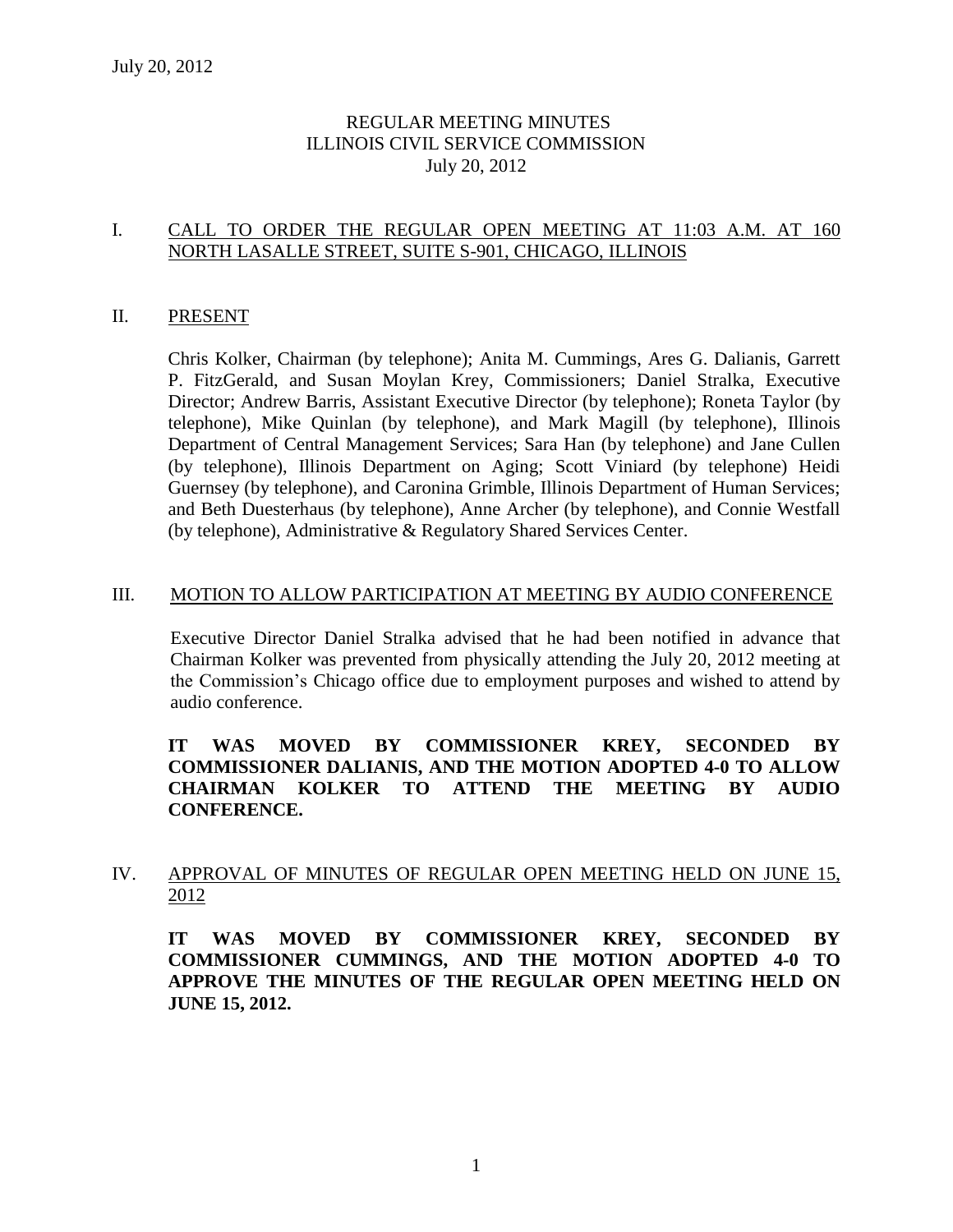#### V. EXEMPTIONS UNDER SECTION 4d(3) OF THE PERSONNEL CODE

# A. Report on Exempt Positions from Illinois Dept. of Central Management Services

|        | Total            | Number of Exempt |
|--------|------------------|------------------|
| Agency | <b>Employees</b> | Positions        |
|        |                  |                  |
|        |                  |                  |
|        |                  |                  |
|        |                  |                  |
|        |                  |                  |
|        |                  |                  |
|        |                  |                  |
|        |                  |                  |
|        |                  |                  |
|        |                  |                  |
|        |                  |                  |
|        |                  |                  |
|        |                  |                  |
|        |                  |                  |
|        |                  |                  |
|        |                  |                  |
|        |                  |                  |
|        |                  |                  |
|        |                  |                  |
|        |                  |                  |
|        |                  |                  |
|        |                  |                  |
|        |                  |                  |
|        |                  |                  |
|        |                  |                  |
|        |                  |                  |
|        |                  |                  |
|        |                  |                  |
|        |                  |                  |
|        |                  |                  |
|        |                  |                  |
|        |                  |                  |
|        |                  |                  |
|        |                  |                  |
|        |                  |                  |
|        |                  |                  |
|        |                  |                  |
|        |                  |                  |
|        |                  |                  |
|        |                  |                  |
|        |                  |                  |
|        |                  |                  |
|        |                  |                  |
|        |                  |                  |
|        |                  |                  |
|        |                  |                  |
|        |                  |                  |
|        |                  |                  |
|        |                  |                  |
|        |                  |                  |
|        |                  |                  |
|        |                  |                  |
|        |                  |                  |
|        |                  |                  |
|        |                  |                  |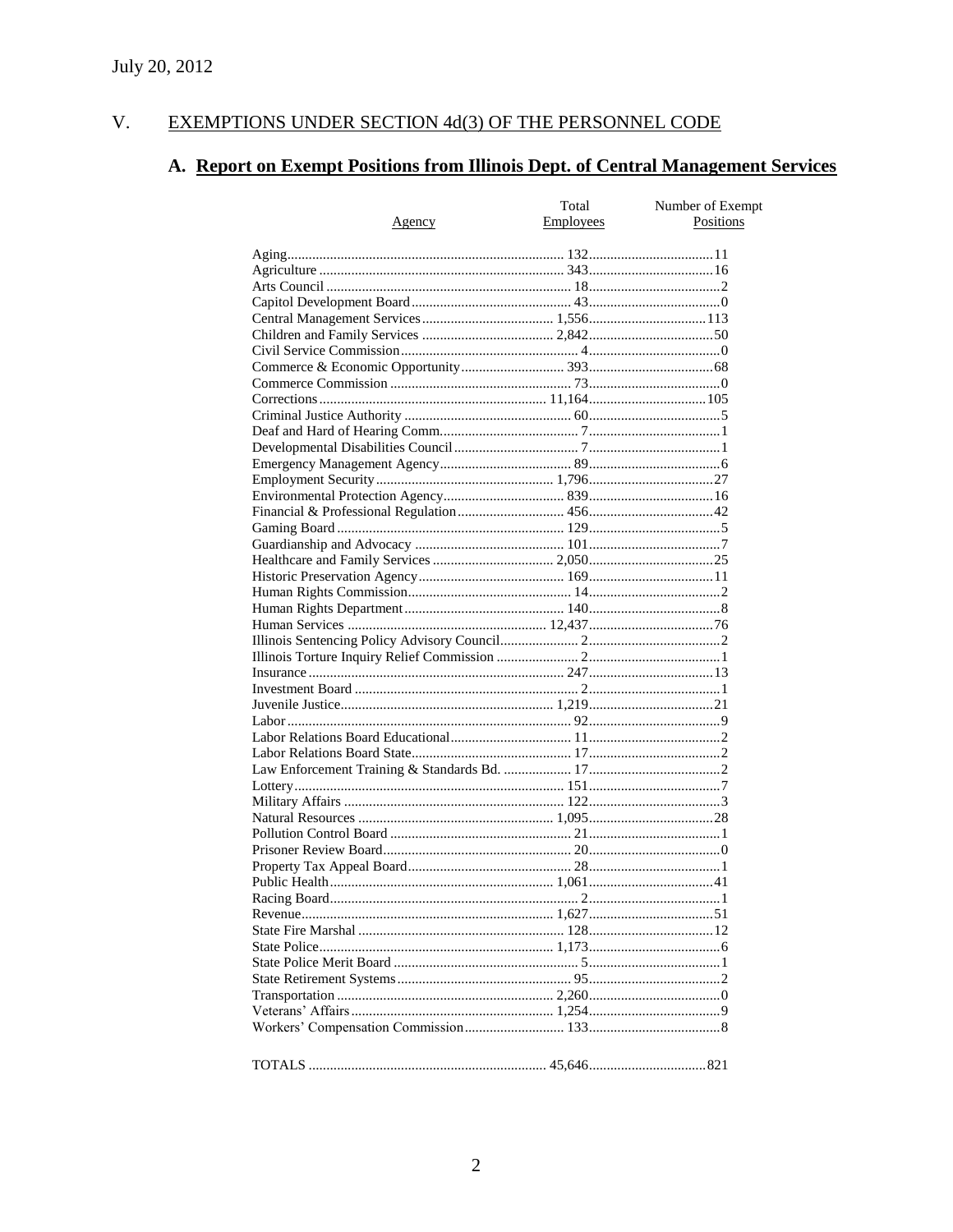### **B. Governing Rule – Section 1.142 Jurisdiction B Exemptions**

- a) The Civil Service Commission shall exercise its judgment when determining whether a position qualifies for exemption from Jurisdiction B under Section 4d(3) of the Personnel Code. The Commission will consider any or all of the following factors inherent in the position and any other factors deemed relevant to the request for exemption:
	- 1) The amount and scope of principal policy making authority;
	- 2) The amount and scope of principal policy administering authority;
	- 3) The amount of independent authority to represent the agency, board or commission to individuals, legislators, organizations or other agencies relative to programmatic responsibilities;
	- 4) The capability to bind the agency, board or commission to a course of action;
	- 5) The nature of the program for which the position has principal policy responsibility;
	- 6) The placement of the position on the organizational chart of the agency, board or commission;
	- 7) The mission, size and geographical scope of the organizational entity or program within the agency, board or commission to which the position is allocated or detailed.
- b) The Commission may, upon its own action after 30 days notice to the Director of Central Management Services or upon the recommendation of the Director of the Department of Central Management Services, rescind the exemption of any position that no longer meets the requirements for exemption set forth in subsection (a). However, rescission of an exemption shall be approved after the Commission has determined that an adequate level of managerial control exists in exempt status that will insure responsive and accountable administrative control of the programs of the agency, board or commission.
- c) For all positions currently exempt by action of the Commission, the Director of Central Management Services shall inform the Commission promptly in writing of all changes in essential functions, reporting structure, working title, work location, position title, position number or specialized knowledge, skills, abilities, licensure or certification.
- d) Prior to granting an exemption from Jurisdiction B under Section 4d(3) of the Personnel Code, the Commission will notify the incumbent of the position, if any, of its proposed action. The incumbent may appear at the Commission meeting at which action is to be taken and present objections to the exemption request.

(Source: Amended at 34 Ill. Reg. 3485, effective March 3, 2010)

\* \* \*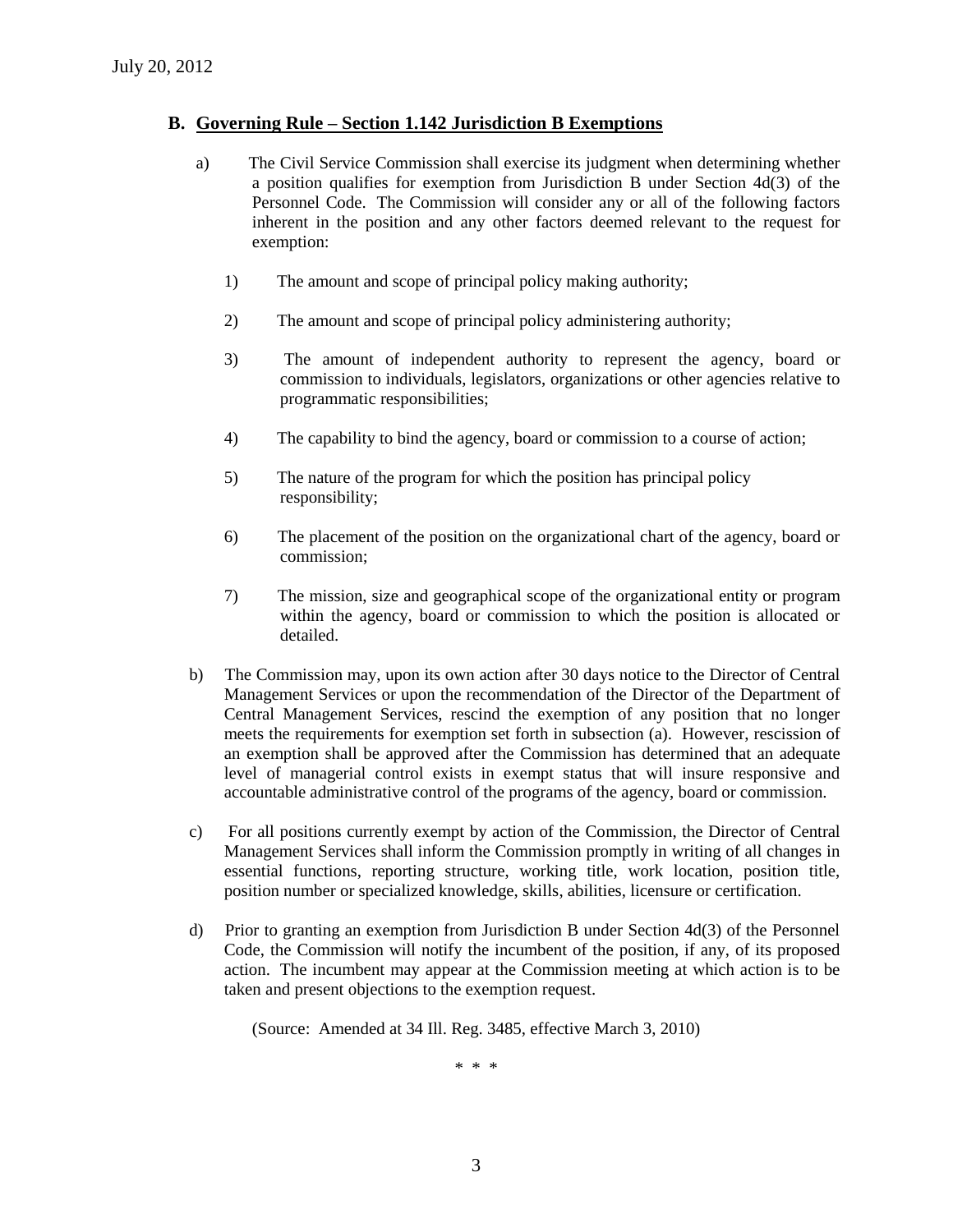# **C. Requests for 4d(3) Exemption**

Executive Director Daniel Stralka reported:

- $\bullet$ As to Items C1-C3, these are three requests from the Department on Aging. Staff had several inquiries which it sent to the agency with a Monday deadline for a response. The agency did not respond until this morning which gave Staff an inadequate amount of time to review the responses and to provide the information contained therein to the Commissioners for their consideration. Therefore, it was the Staff recommendation to continue or deny Items C1 and C2. As to C3, this is the agency Division Manager of Information Technology, equivalent to a Chief Information Officer position, a position that reports to the Chief of Staff who reports to the Director. The only Staff inquiry was about the position's collective bargaining unit status which the agency has indicated is not an issue with this position. As this position is responsible for all aspects of the information technology programs at the agency and the Commission has historically approved such requests, Staff recommended approval of this request. Chairman Kolker inquired of the agency representative if a continuance of Items C1 and C2 was agreeable and she responded affirmatively.
- $\bullet$ As to Item D, this request is for the Division Manager of the Main Street Program at the Department of Commerce and Economic Opportunity, a position that reports to the Deputy Director of the Office of Regional Development who reports to the Director. This position has principal programmatic responsibility for the Main Street Program which is a legislatively mandated program to provide assistance to municipalities undertaking a downtown or neighborhood commercial district revitalization initiative. Staff had no objection to this request and recommended its approval, but expressed an ongoing concern with the number of vacant 4d(3) exempt positions at the agency. Of 68 such positions, 21 or 31% are vacant, five of which have been vacant in excess of two years. The agency responded that there are epars pending on 17 of these vacancies at various stages, including two that have been recently approved for appointment. The agency indicated that it hopes to have a plan in place by October 1 to reflect which of these vacant positions would be filled, and any that it cannot afford to fill or are no longer needed would be considered for abolishment.
- As to Item E, this is a request from the Department of Human Services which  $\bullet$ Staff had several inquiries of. The agency responded to these inquiries, but Staff was unaware of the response until just prior to the meeting and therefore had no opportunity to review it prior to the meeting. Chairman Kolker inquired of the agency representative if a continuance of this request was agreeable and he responded affirmatively.
- As to Item F, This request is for the Senior Health Insurance Program Director at  $\bullet$ the Department of Insurance, a position that reports to the Deputy Director of Consumer Education who reports to the Chief Deputy Director who reports to the Agency Director which makes this position three levels removed from the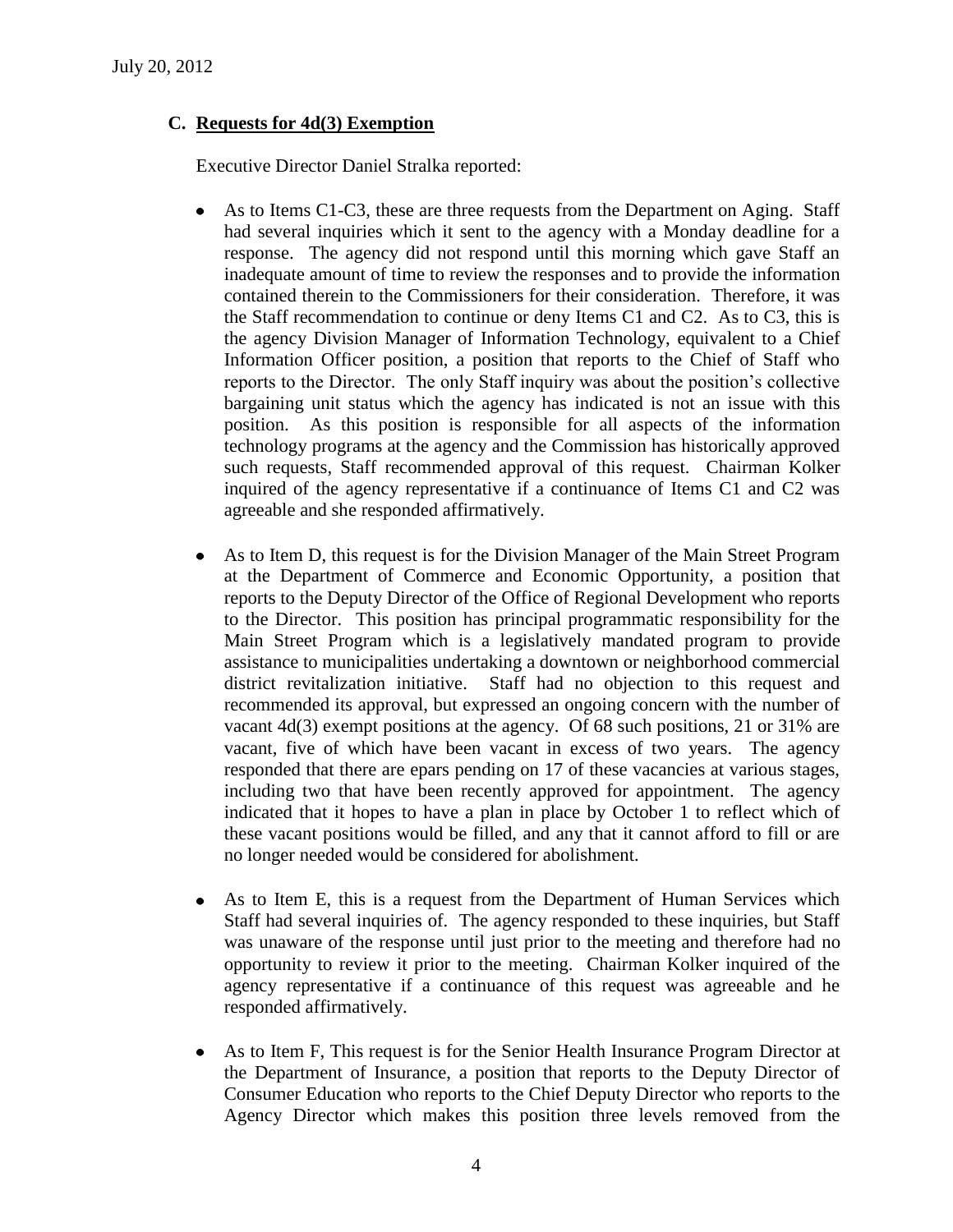Director. The Department of Insurance Law mandates the agency to operate a program to provide assistance and information to senior citizens in relation to insurance matters including Medicare. This position has principal responsibility for that program. Considering this express statutory mandate and despite the organizational distance from the Director, Staff recommended approval of this request.

**IT WAS MOVED BY COMMISSIONER FITZGERALD, SECONDED BY COMMISSIONER DALIANIS, AND THE MOTION ADOPTED 5-0 TO GRANT THE REQUESTS FOR 4D(3) EXEMPTION FOR THE FOLLOWING POSITIONS:**

**C3: Division Manager, Information Technology (Aging)**

**F: Senior Health Insurance Program (SHIP) Director (Insurance)**

**IT WAS MOVED BY COMMISSIONER DALIANIS, SECONDED BY COMMISSIONER FITZGERALD, AND THE MOTION ADOPTED 4-0 WITH COMMISSIONER CUMMINGS ABSTAINING, TO GRANT THE REQUEST FOR 4D(3) EXEMPTION FOR THE FOLLOWING POSITION:**

**D: Main Street Program Division Manager (DCEO)**

**IT WAS MOVED BY COMMISSIONER DALIANIS, SECONDED BY COMMISSIONER CUMMINGS, AND THE MOTION ADOPTED 5-0 TO CONTINUE THE REQUESTS FOR 4D(3) EXEMPTION FOR THE FOLLOWING POSITIONS:**

- **C1: Senior Policy Advisor (Aging)**
- **C2: Deputy Division Manager (Aging)**
- **E: Manager, Latino Worker Safety & Immigration Policy (DHS)**

**The following 4d(3) exemption requests were granted on July 20, 2012:**

#### **C3. Illinois Department on Aging**

| <b>Position Number</b>  | 40070-47-50-300-00-01                       |
|-------------------------|---------------------------------------------|
| <b>Position Title</b>   | Senior Public Service Administrator         |
| Bureau/Division         | <b>Information Technology</b>               |
| <b>Functional Title</b> | Division Manager, Information Technology    |
| Incumbent               | Vacant                                      |
| Supervisor              | Chief of Staff, who reports to the Director |
| Location                | <b>Sangamon County</b>                      |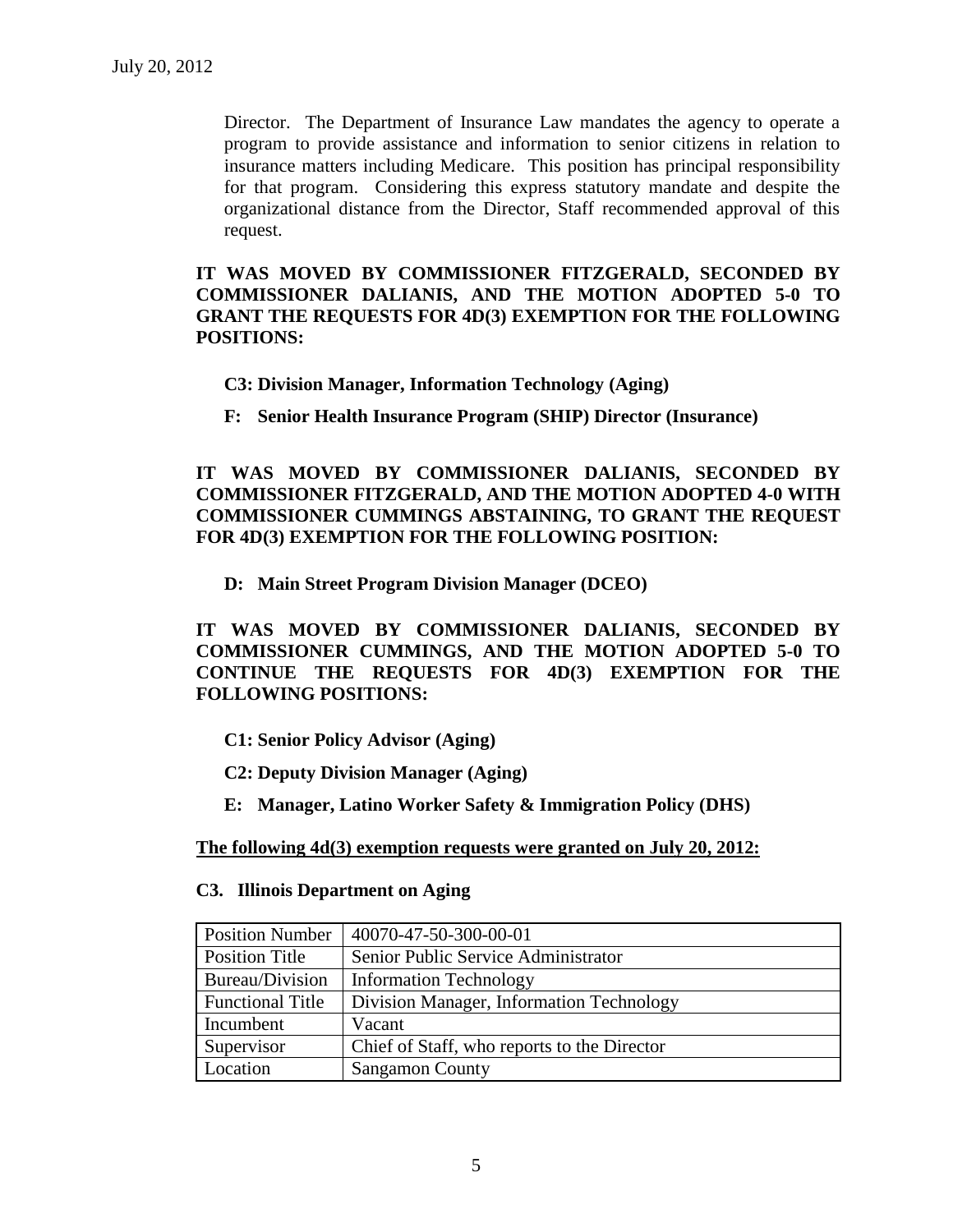| <b>Position Number</b>  | 40070-42-10-025-00-01                                |
|-------------------------|------------------------------------------------------|
| Position Title          | Senior Public Service Administrator                  |
| Bureau/Division         | Director's Office / Regional Economic Development    |
| <b>Functional Title</b> | Main Street Program Division Manager                 |
| Incumbent               | Vacant                                               |
| Supervisor              | Deputy Director of Regional Economic Development who |
|                         | reports to the Director                              |
| Location                | <b>Sangamon County</b>                               |

# **D. Illinois Dept. of Commerce & Economic Opportunity**

# **F. Illinois Department of Insurance**

| <b>Position Number</b>  | 40070-14-14-200-00-01                                      |
|-------------------------|------------------------------------------------------------|
| <b>Position Title</b>   | Senior Public Service Administrator                        |
| Bureau/Division         | <b>Consumer Education</b>                                  |
| <b>Functional Title</b> | Senior Health Insurance Program (SHIP) Director            |
| Incumbent               | Vacant                                                     |
| Supervisor              | Deputy Director of Consumer Education who reports to Chief |
|                         | Deputy Director, who in turn reports to the Director       |
| Location                | <b>Sangamon County</b>                                     |

# **The following 4d(3) exemption requests were continued on July 20, 2012:**

# **C1. Illinois Department on Aging**

| <b>Position Number</b>  | 40070-47-00-000-10-01                       |
|-------------------------|---------------------------------------------|
| <b>Position Title</b>   | Senior Public Service Administrator         |
| Bureau/Division         | Executive                                   |
| <b>Functional Title</b> | Senior Policy Advisor                       |
| Incumbent               | Vacant                                      |
| Supervisor              | Deputy Director who reports to the Director |
| Location                | <b>Cook County</b>                          |

# **C2. Illinois Department on Aging**

| <b>Position Number</b>  | 40070-47-30-000-00-02                                                                        |  |
|-------------------------|----------------------------------------------------------------------------------------------|--|
| <b>Position Title</b>   | Senior Public Service Administrator                                                          |  |
| Bureau/Division         | Home and Community Services                                                                  |  |
| <b>Functional Title</b> | <b>Deputy Division Manager</b>                                                               |  |
| Incumbent               | Vacant                                                                                       |  |
| Supervisor              | Division Manager, who reports to the Deputy Director, who in<br>turn reports to the Director |  |
| Location                | <b>Sangamon County</b>                                                                       |  |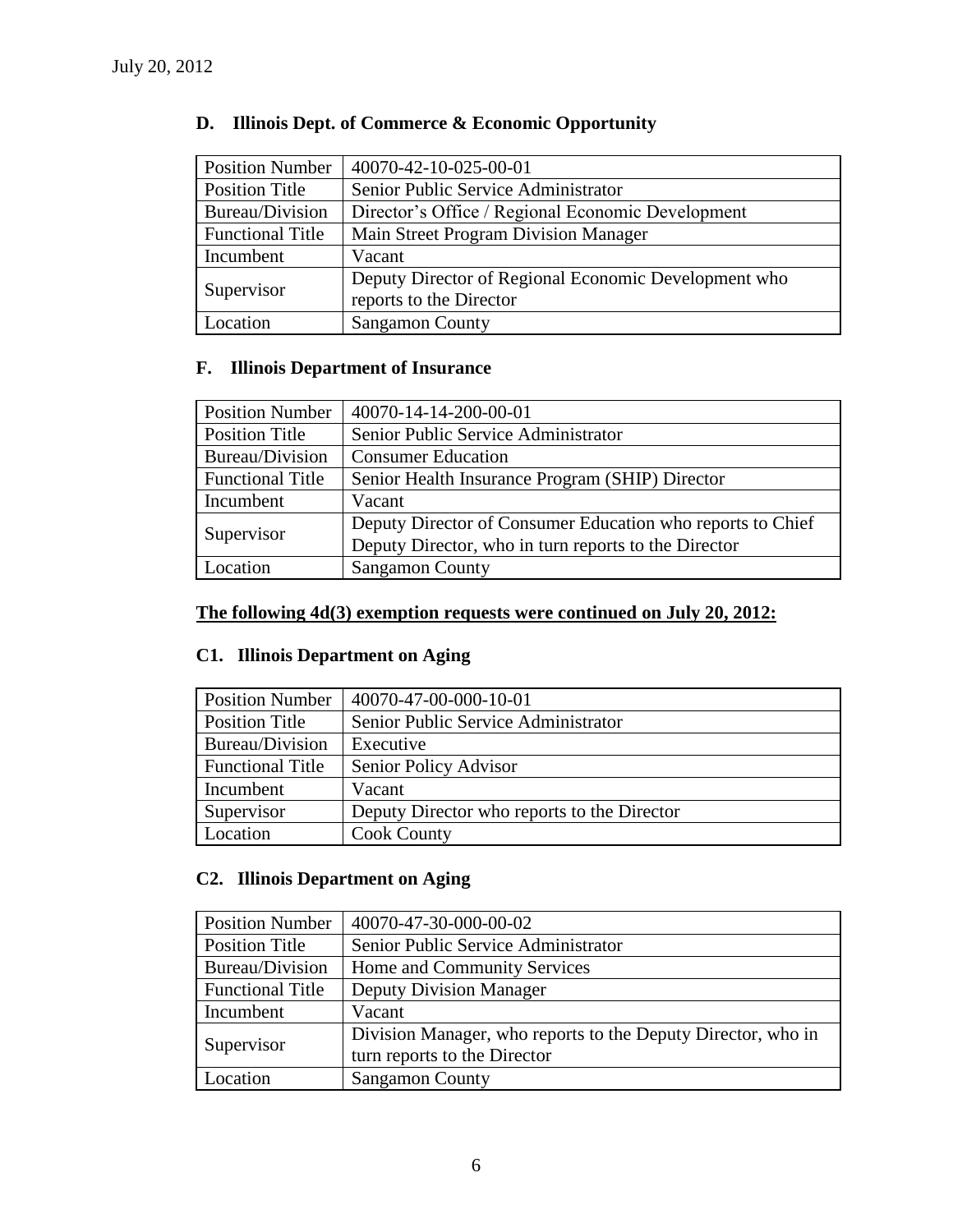| <b>Position Number</b>  | 40070-10-12-200-00-29                              |
|-------------------------|----------------------------------------------------|
| <b>Position Title</b>   | Senior Public Service Administrator                |
| Bureau/Division         | Assistant Secretary's Office                       |
| <b>Functional Title</b> | Manager, Latino Worker Safety & Immigration Policy |
| Incumbent               | Vacant                                             |
| Supervisor              | Assistant Secretary who reports to the Secretary   |
| Location                | <b>Cook County</b>                                 |

#### **E. Illinois Department of Human Services**

#### VI. CLASS SPECIFICATIONS

• None submitted.

**IT WAS MOVED BY COMMISSIONER DALIANIS, SECONDED BY COMMISSIONER KREY, AND THE MOTION ADOPTED 5-0 TO DISAPPROVE ANY CLASS SPECIFICATIONS RECEIVED BY THE COMMISSION NOT CONTAINED IN THIS REPORT TO ALLOW ADEQUATE STUDY.** 

#### VII. MOTION TO CLOSE A PORTION OF THE MEETING

**IT WAS MOVED BY COMMISSIONER KREY, SECONDED BY COMMISSIONER DALIANIS, AND BY ROLL CALL VOTE THE MOTION ADOPTED 5-0 TO CLOSE A PORTION OF THE MEETING PURSUANT TO SUBSECTIONS 2(c)(1), 2(c)(4), 2(c)(5), AND 2(c)(11) OF THE OPEN MEETINGS ACT.**

| <b>KOLKER</b>   | YES. | <b>CUMMINGS</b>       | YES. |
|-----------------|------|-----------------------|------|
| <b>DALIANIS</b> | YES. | <b>FITZGERALD YES</b> |      |
| <b>KREY</b>     | YES- |                       |      |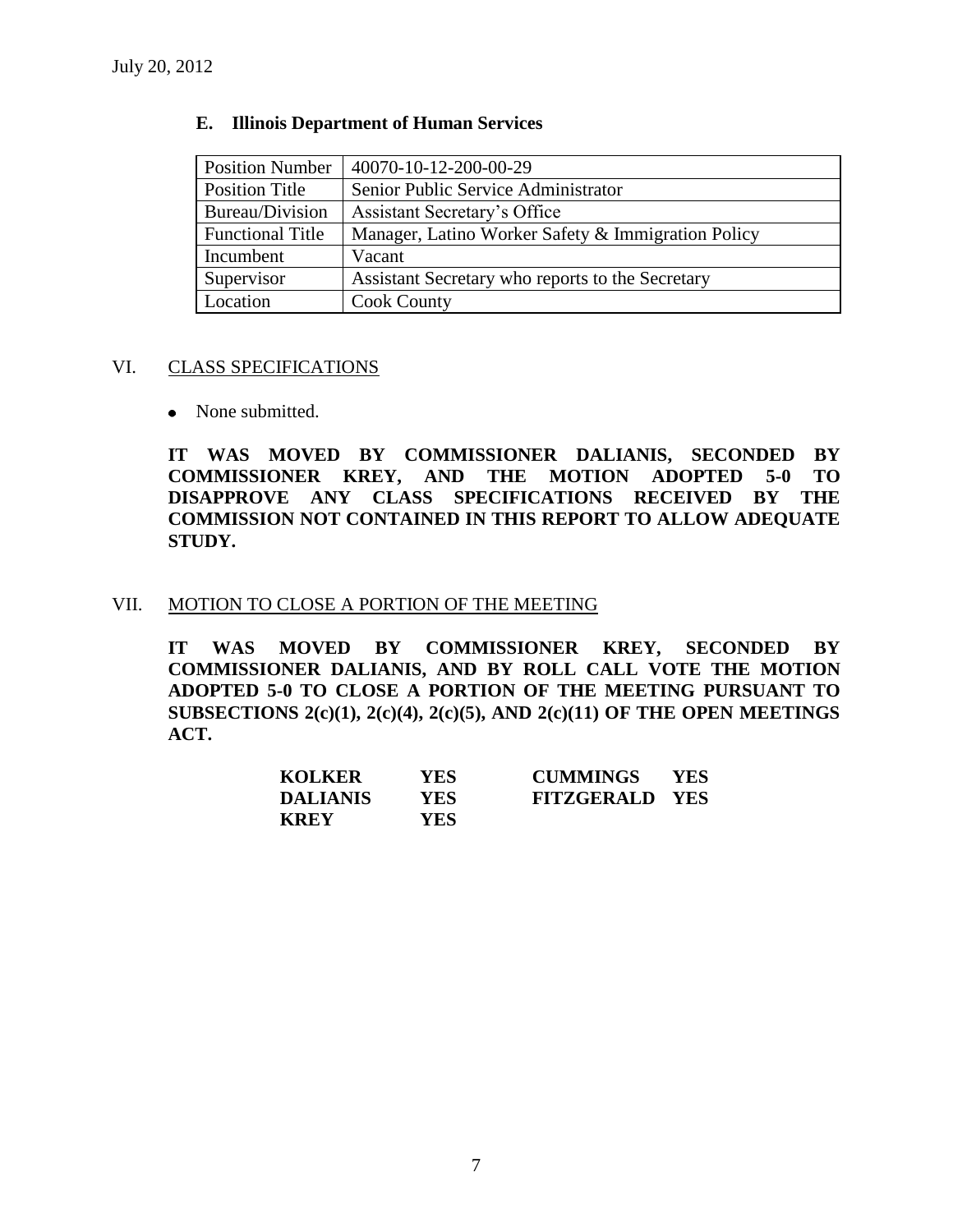#### VIII. RECONVENE THE OPEN MEETING

Upon due and proper notice the regular open meeting of the Illinois Civil Service Commission was reconvened at 160 North LaSalle Street, Suite S-901, Chicago, Illinois at 11:25 a.m.

#### PRESENT

Chris Kolker, Chairman (by telephone); Anita M. Cummings, Ares G. Dalianis, Garrett P. FitzGerald, and Susan Moylan Krey, Commissioners; Daniel Stralka, Executive Director; Andrew Barris, Assistant Executive Director (by telephone); and Will Arthur, Intern (by telephone).

#### IX. NON-MERIT APPOINTMENT REPORT

The Personnel Code permits non-merit appointments for a limited period of time, i.e., emergency appointments shall not exceed 60 days and shall not be renewed, and positions shall not be filled on a temporary or provisional basis for more than six months out of any twelve-month period. Consecutive non-merit appointments are not violative of the Code; however, they do present a possible evasion of merit principles and should be monitored. Set forth below is the number of consecutive non-merit appointments made by each department. These statistics are from the Illinois Department of Central Management Services' Consecutive Non-Merit Report.

| Agency                                | 5/31/12 | 6/30/12      | 6/30/11 |
|---------------------------------------|---------|--------------|---------|
| Aging                                 |         |              |         |
| <b>Arts Council</b>                   |         |              |         |
| <b>Central Management Services</b>    |         | 0            |         |
| <b>Children and Family Services</b>   |         | 8            |         |
| <b>Employment Security</b>            |         |              | 21      |
| <b>Healthcare and Family Services</b> |         | 3            |         |
| Human Rights                          |         |              |         |
| <b>Human Services</b>                 |         | $\mathbf{2}$ | 13      |
| <b>Natural Resources</b>              |         |              |         |
| Property Tax Appeal Board             |         | 0            |         |
| <b>State Fire Marshal</b>             |         | 0            |         |
| Transportation                        |         | 0            |         |
| Veterans' Affairs                     |         | 0            |         |
| Totals                                |         | 18           | 56      |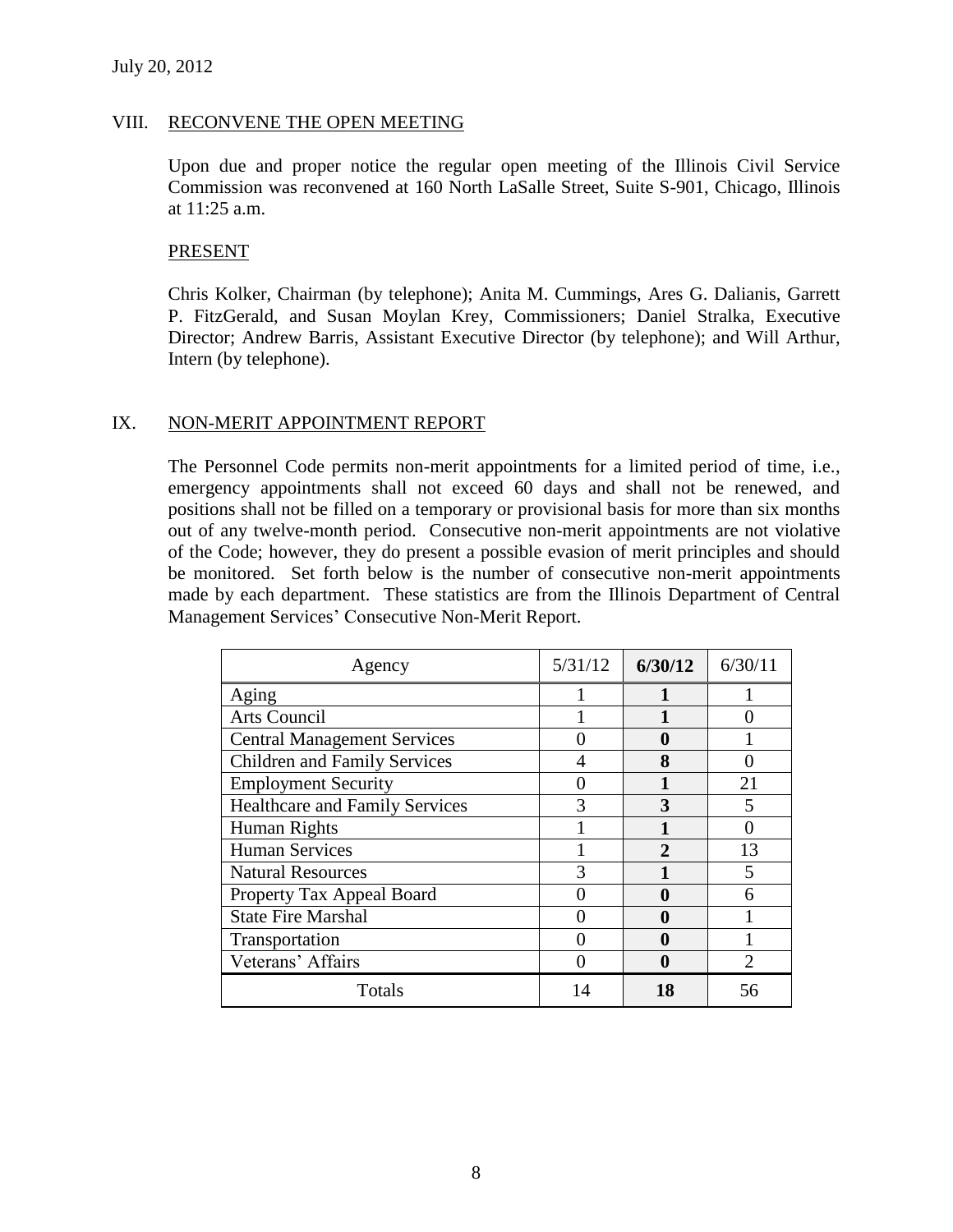#### X. INTERLOCUTORY APPEAL

#### **GT-49-12**

| Employee | Zelleria Dennis                 | <b>Appeal Date</b>  | 03/22/12            |
|----------|---------------------------------|---------------------|---------------------|
| Agency   | <b>Human Services</b>           | <b>Order Date</b>   | 06/29/12            |
| Type     | <b>Geographical Transfer</b>    | ALJ                 | Daniel Stralka      |
| Issue(s) | Motion to Dismiss (relocation   | <b>Proposal for</b> | Grant the Motion to |
|          | was not a geographical transfer | Decision            | Dismiss.            |
|          | pursuant to Personnel Rules)    |                     |                     |

**IT WAS MOVED BY COMMISSIONER DALIANIS, SECONDED BY COMMISSIONER KREY, AND BY ROLL CALL VOTE OF 5-0 THE MOTION ADOPTED TO AFFIRM AND ADOPT THE ADMINISTRATIVE LAW JUDGE'S PROPOSAL FOR DECISION TO GRANT THE MOTION TO DISMISS FOR THE REASONS SET FORTH IN THE ORDER DATED JUNE 29, 2012.**

| <b>KOLKER</b>   | YES  | <b>CUMMINGS</b>       | <b>YES</b> |
|-----------------|------|-----------------------|------------|
| <b>DALIANIS</b> | YES  | <b>FITZGERALD YES</b> |            |
| <b>KREY</b>     | YES- |                       |            |

#### XI. APPEAL TERMINATED WITHOUT DECISION ON THE MERITS

#### **D-53-12**

| Employee | Bernadine Jefferson | <b>Appeal Date</b>       | 5/21/12                                                    |
|----------|---------------------|--------------------------|------------------------------------------------------------|
| Agency   | Revenue             | <b>Decision Date</b>     | 6/08/12                                                    |
| Type     | Demotion            | Proposal for<br>Decision | Dismissed subject to approval<br>of Commission; withdrawn. |

**IT WAS MOVED BY COMMISSIONER KREY, SECONDED BY COMMISSIONER DALIANIS, AND BY ROLL CALL VOTE OF 5-0 THE MOTION ADOPTED TO AFFIRM AND ADOPT THE ADMINISTRATIVE LAW JUDGE'S PROPOSAL FOR DECISION TO DISMISS THE APPEAL AS THE EMPLOYEE WITHDREW IT ON JUNE 7, 2012.**

| <b>KOLKER</b>   | YES. | <b>CUMMINGS</b>       | YES. |
|-----------------|------|-----------------------|------|
| <b>DALIANIS</b> | YES. | <b>FITZGERALD YES</b> |      |
| <b>KREY</b>     | YES. |                       |      |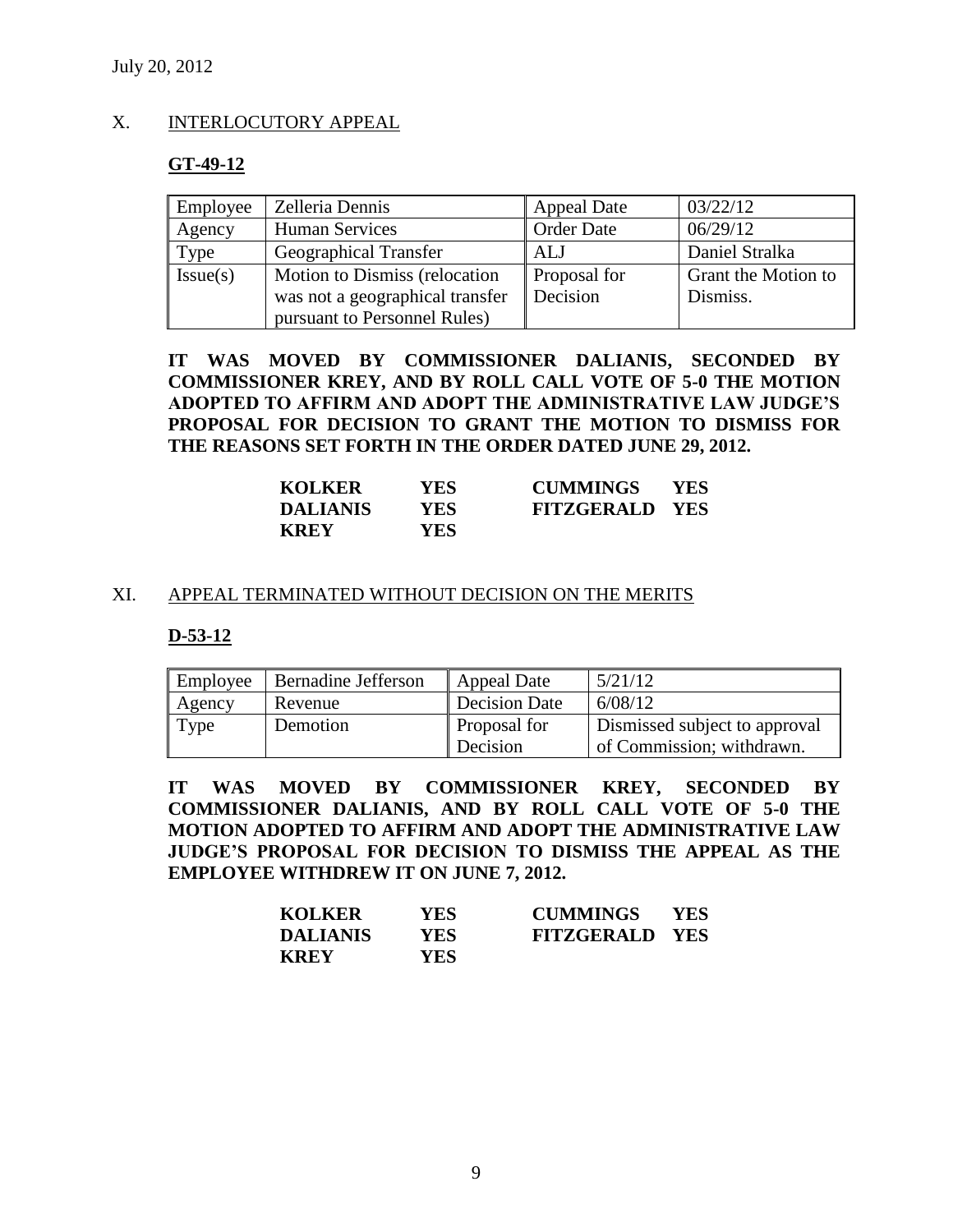# XII. PARTICIPATION IN STATE OF ILLINOIS FEDERAL SURPLUS PROPERTY PROGRAM

Executive Director Daniel Stralka explained to the Commissioners how the State of Illinois Federal Surplus Property Program offers a variety of surplus property to State agencies at 5% to 25% of the acquisition value which reduces the Commission's expenditures. Such property must be used for the Commission's program; be placed into service within one year of acquisition; used for 12-18 months; not further transferred without the consent of the State of Illinois; and personal use is not allowed.

# **IT WAS MOVED BY COMMISSIONER CUMMINGS, SECONDED BY COMMISSIONER DALIANIS, AND THE MOTION ADOPTED 5-0 THAT THE EXECUTIVE DIRECTOR BE AUTHORIZED TO PARTICIPATE IN THE STATE OF ILLINOIS FEDERAL SURPLUS PROPERTY PROGRAM FOR THE BENEFIT OF THE CIVIL SERVICE COMMISSION.**

## XIII. STAFF REPORT

Executive Director Daniel Stralka reported:

- Central Management Services selected a property at Seventh and Washington for the relocation of the Commission's Springfield office. After he and Brian Collins visited the property, he noted that the dimensions on the drawings furnished to the Commission, which indicated there was 2233 square feet of space, were inaccurate as to physical measurements. Executive Director Stralka and Brian Collins took measurements that reflected smaller dimensions in all the rooms. Having reviewed the Commission's current needs and concluding this location was inadequate, this was relayed to Central Management Services. Central Management Services subsequently indicated it will continue the search for suitable property.
- He had obtained a copy of a proposal from the State of Illinois made at union negotiations which addresses the issue of Section 4d(3) exempt positions being placed in collective bargaining units. This information was shared with Chairman Kolker and both had concerns that it would be insufficient to resolve this outstanding issue. Additional discussion ensued in which all Commissioners participated.
- He will be making a presentation to the Illinois Department of Children and Family Services Office of Inspector General's office on July 26, 2012 addressing steps they can take to add credibility to their investigations.

Assistant Executive Director Andrew Barris reported:

 Will Arthur began his unpaid internship at the Civil Service Commission. Will is a second year student at the University of Illinois Law School and has provided valuable assistance in the ongoing record retention project with the Commission. In